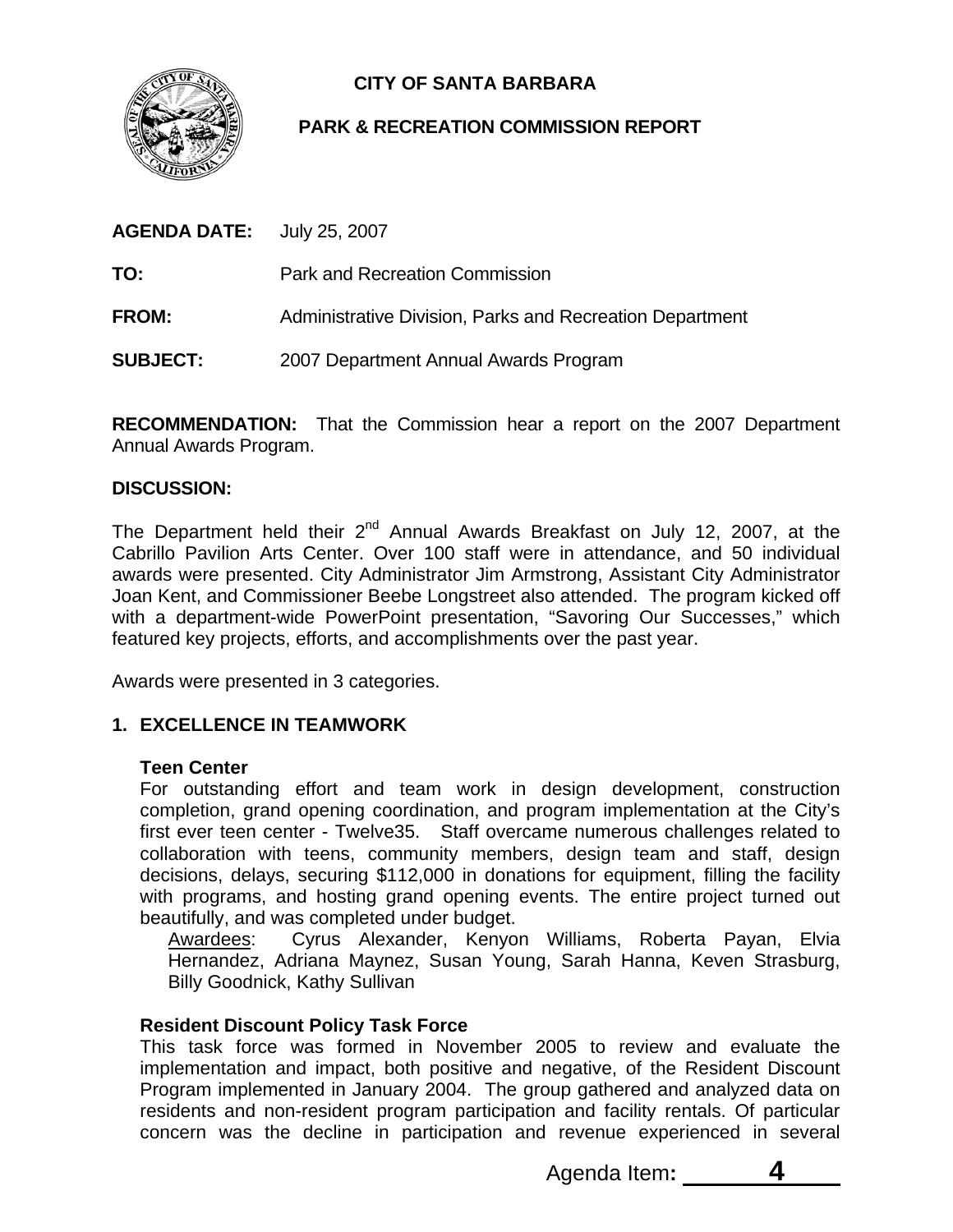Park and Recreation Commission Report 2007 Department Annual Awards Program July 25, 2007 Page 2

recreation programs. Their findings successfully culminated in change to the policy effective July 1, 2007.

Awardees: Rich Hanna, Jason Bryan, Terry Brown, Cathy Carpenter, Susan Jang-Bardick, Jill Zachary, Nancy Woods, Judith Cook

# **Water Quality Programs**

In Fiscal Year 2007, the Creeks Division Water Quality Team made great progress in the implementation of our water quality programs. Each member played a different role, but all worked closely together to conduct creek water quality monitoring, creek walks, benthic macroinvertebrate surveys, storm monitoring, and water quality research. In the last year, enforcement of storm water runoff codes was expanded, and key capital projects were completed. The completion of the 5 year water quality report also provided the foundation for the next phase of water quality research and monitoring.

Awardees: Jill Murray, Tim Burgess, Autumn Malanca, Leigh Ann Grabowsky, Amy Burgard

#### **Supporting Community Youth**

This spring, the increase in youth violence in our community came front and center when a 15-year-old was killed by a 14-year-old on State Street. When asked by the Park and Recreation Commission to develop budget proposals to get more youth involved in recreation programming, staff stepped up with a number of ideas. The task required program research, budget development, prioritizing needs, writing reports, and making presentations to the Commission, Finance Committee, and City Council – all within a very short period of time. Their success was demonstrated when City Council committed to \$175,000 in additional funds for community youth programs.

Awardees: Terry Brown, Jeff Smith, Susan Young, Antonio Velasquez, Ricardo Venegas, Judith Cook, Sarah Hanna

#### **Forestry**

The Forestry crew is a small work group, which means that effective teamwork is critical to accomplishing annual goals. Coordinating work schedules and equipment, while managing "fires of the day," and numerous citizen service requests is always a challenge. Over the past 3 years, Forestry has worked diligently and very successfully in spite of several key retirement vacancies. Citizen complaints are down, pruning schedules have been met, and P3 targets for annual tree pruning were exceeded. Crews worked with dedication, flexibility, and professionalism, and received numerous compliments from residents on their customer service.

Awardees: Mark Alvarado, Joe Brown, Jess Gaitan, James Freer, Chuck Christman, George Jimenez, Steve Williams, Randy Fritz, Patty Herrera, Santos Escobar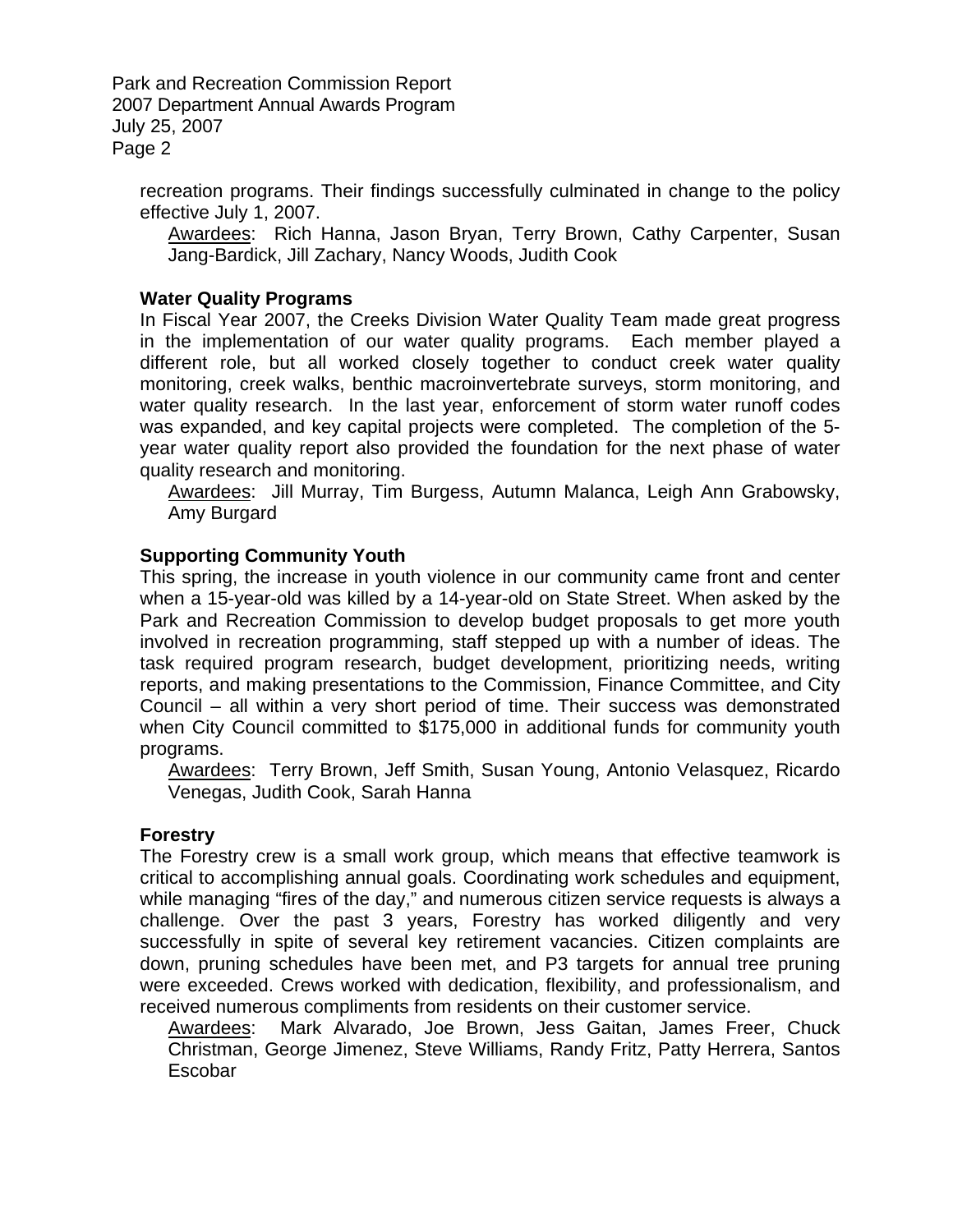Park and Recreation Commission Report 2007 Department Annual Awards Program July 25, 2007 Page 3

# **2. OUTSTANDING SERVICE AWARDS**

#### **Administration – Recreation Supervisor Susan Jang Bardick**

Susan has been helping people to have successful events in our facilities for 10 years. For the last 4 years, Susan has worked with over 75 organizations each year that hold community special events in our City Parks. She makes sure that appropriate permits are acquired, that the set up protects both the people who will be attending the event as well as our parks. She coordinates with Police, Public Works, Fire, and Community Development as needed to make sure that everything is done as it should. Additionally, Susan is the lead staff person coordinating City resources to support 4<sup>th</sup> of July, Fiesta, Solstice, and the Oak Park Festivals. Susan demonstrates exemplary customer service.

#### **Parks – Street Tree Inspector Randy Fritz**

Sometimes in work groups there are people who just stand out because they consistently try the hardest, work the hardest, and sometimes just plain get the hardest things done where others have struggled. Often, they are the quiet strength of the team, humble about their successes, and emphasize the work of the team. This describes Street Tree Supervisor Randy Fritz. Within a week of Randy being promoted to Street Tree Inspector, his manager and mentor Dave Gress announced his retirement. Since then, Randy has worn 2 or more hats - learning a new job, learning aspects of his boss's job, and working with Santos to manage the forestry operation. Randy has done an exceptional job leading the Forestry team. Under his leadership, the Forestry crew balanced tree work priorities to obtain notable and professional results.

#### **Golf – Grounds Maintenance Worker II Gustavo Jimenez**

Gustavo wears many hats. In baseball he would be considered a great utility player. He's the person the golf crew goes to when they need the job done and done right. Gustavo understands the complete operation, and often volunteers to start work very early to spray compost tea or verticut greens. After decades of working on golf courses Gustavo still approaches each assignment smartly, safely, and with enthusiasm. His calm demeanor and professional attitude bring strength and stability to the golf operation.

#### **Creeks –Outreach Coordinator Jessica Scheeter**

Jessica has made great strides in the development and implementation of bilingual media campaigns, expansion of youth programs, promotion of Creeks projects and community outreach. Through the partnerships she has fostered with the County, environmental, community organizations, and schools, Jessica has broadened access to and participation in creek restoration and water quality programs. Jessica brings a thoughtful, thorough and consistent approach to her work, promotes teamwork and collaboration, seeks opportunities and identifies creative solutions,